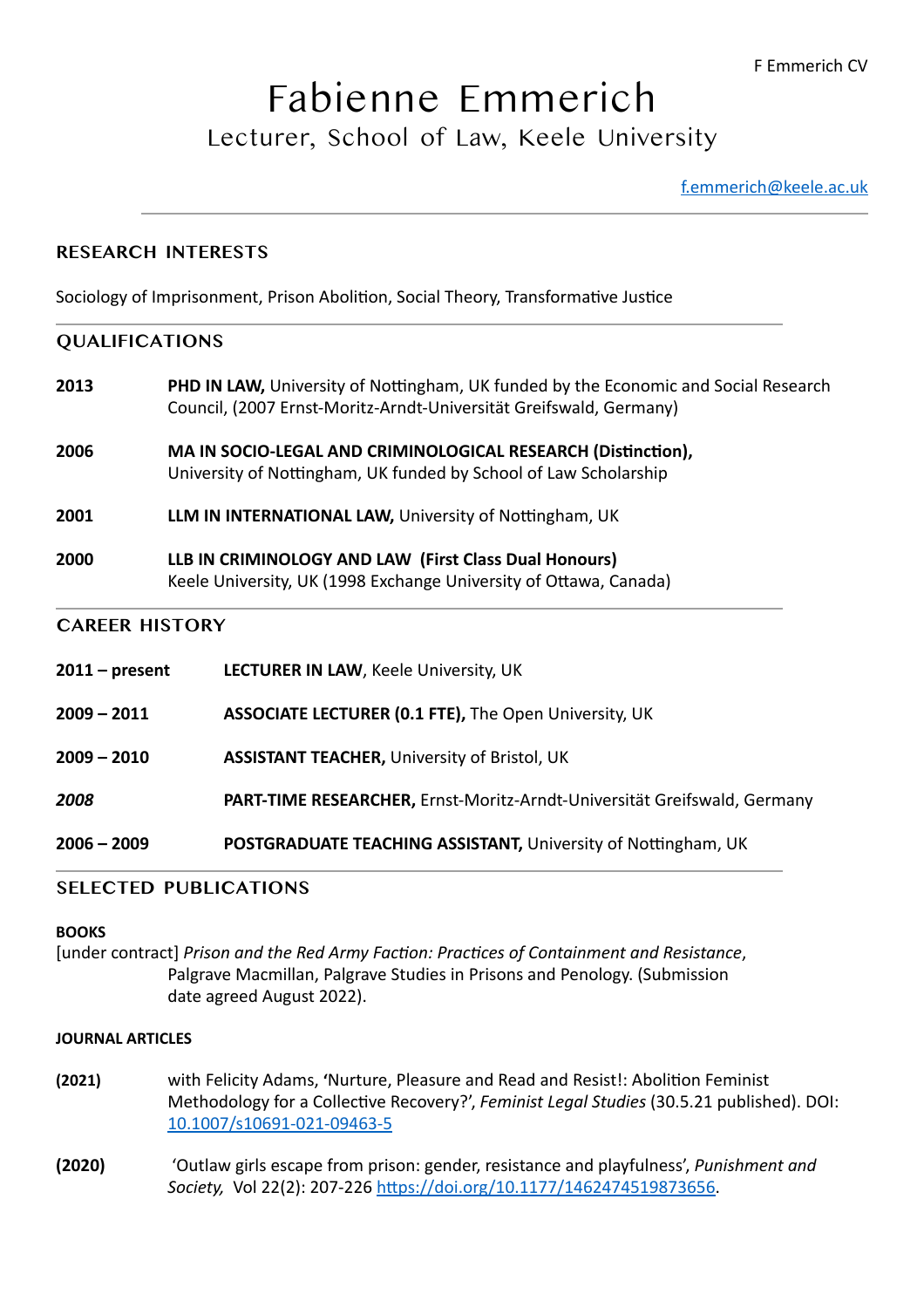#### **BOOK CHAPTERS**

- **(2020)** with Felicity Adams, 'Mapping the Manifestations of Exclusion: Challenging the Incarceration of Queer People' in: The Queer Outside in UK Law. Edited by Peter Dunne and Sen Raj. Palgrave Macmillan(Word count: 13,478) (2.12.20).
- **(2014)** with Dirk van Zyl Smit, 'England and Wales' in Drenkhahn, Kirstin, Dudeck, Manuela and Dünkel, Frieder (eds.) *Long-term Imprisonment and Human Rights* (Abingdon, Routledge) (Word count: 7,019).

#### **OTHER PUBLICATIONS**

- **(2021)** with Felicity Adams, 'Caring, not carceral expansion!': We need to transcend carcerality and embrace a politics of care *Punishment, Prisons and Detention EG Working Group Newsletter*, European Group for the Study of Deviance and Social Control, March 2021 Issue 13, pp1-4.
- **(2020)** Sacha Darke: Conviviality and Survival: Co-producing Brazilian Prison Order' *Punishment and Society* (published online 17. November 2020) [https://doi.org/10.1177/1462474520972468](https://doi.org/10.1177%252F1462474520972468)
- **(2020)** with Felicity Adams, 'Putting more people in cages! That's how we build our way out of the pandemic.' *European Group for Deviance and Social Control Newsletter*, pp 6-8.
- **(2020)** with Felicity Adams. Kicking out discrimination: tougher punishments will not eradicate racism and homophobia in football. September 7, 2020. https://medium.com/@f.e.adams/ [kicking-out-discrimination-tougher-punishments-will-not-eradicate-racism-and](https://medium.com/@f.e.adams/kicking-out-discrimination-tougher-punishments-will-not-eradicate-racism-and-homophobia-in-9aa79241eaeb./)[homophobia-in-9aa79241eaeb.\](https://medium.com/@f.e.adams/kicking-out-discrimination-tougher-punishments-will-not-eradicate-racism-and-homophobia-in-9aa79241eaeb./)
- **(2020)** with Felicity Adams. Putting more people in cages! That's how we build our way out of the pandemic. July 5, 2020. https://medium.com/@f.e.adams/putting-more-people-in-cages[thats-how-we-build-our-way-out-of-the-pandemic-bb01d9664778.](https://medium.com/@f.e.adams/putting-more-people-in-cages-thats-how-we-build-our-way-out-of-the-pandemic-bb01d9664778)
- **(2020)** with Felicity Adams. Coronavirus and the homeless: Why increasing police powers is not the answer. March 20, 2020. Keele Comment. https://blogs.keele.ac.uk/coronavirus-and-the[homeless-why-increasing-policing-powers-is-not-the-answer-80c539083007](https://blogs.keele.ac.uk/coronavirus-and-the-homeless-why-increasing-policing-powers-is-not-the-answer-80c539083007)
- **(2009)** with K. Drenkhahn (principal author), et al., 'Long-term Imprisonment and Human Rights', rsf.uni-greifswald.de.
- **(2009)** with K. Drenkhahn (principal author), et al., 'Langstrafenvollzug und Menschenrechte'.
- **(2008)** Review of Richard L. Lippke, Rethinking Imprisonment (2008). *GreifRecht* 6, 135-136.

## **FUNDING & AWARDS**

- **(2020)** with Laura Pritchard-Jones ESRC CASE Studentship 'Consent and Mental Capacity Act: Exploring the Legal Understanding of Care Practitioners'.
- **(2018)** 'Swimming against the current': Women, prison reform and resistance', Leverhulme Research Fellowship (£ 52,203).
- **(2016)** The Sociological Review Writing Retreat, Gartmore, Scotland, 14-16 September. (Selected as 1 of 12 from a pool of 75 applicants) (Accommodation and  $E$  170 for travel expenses).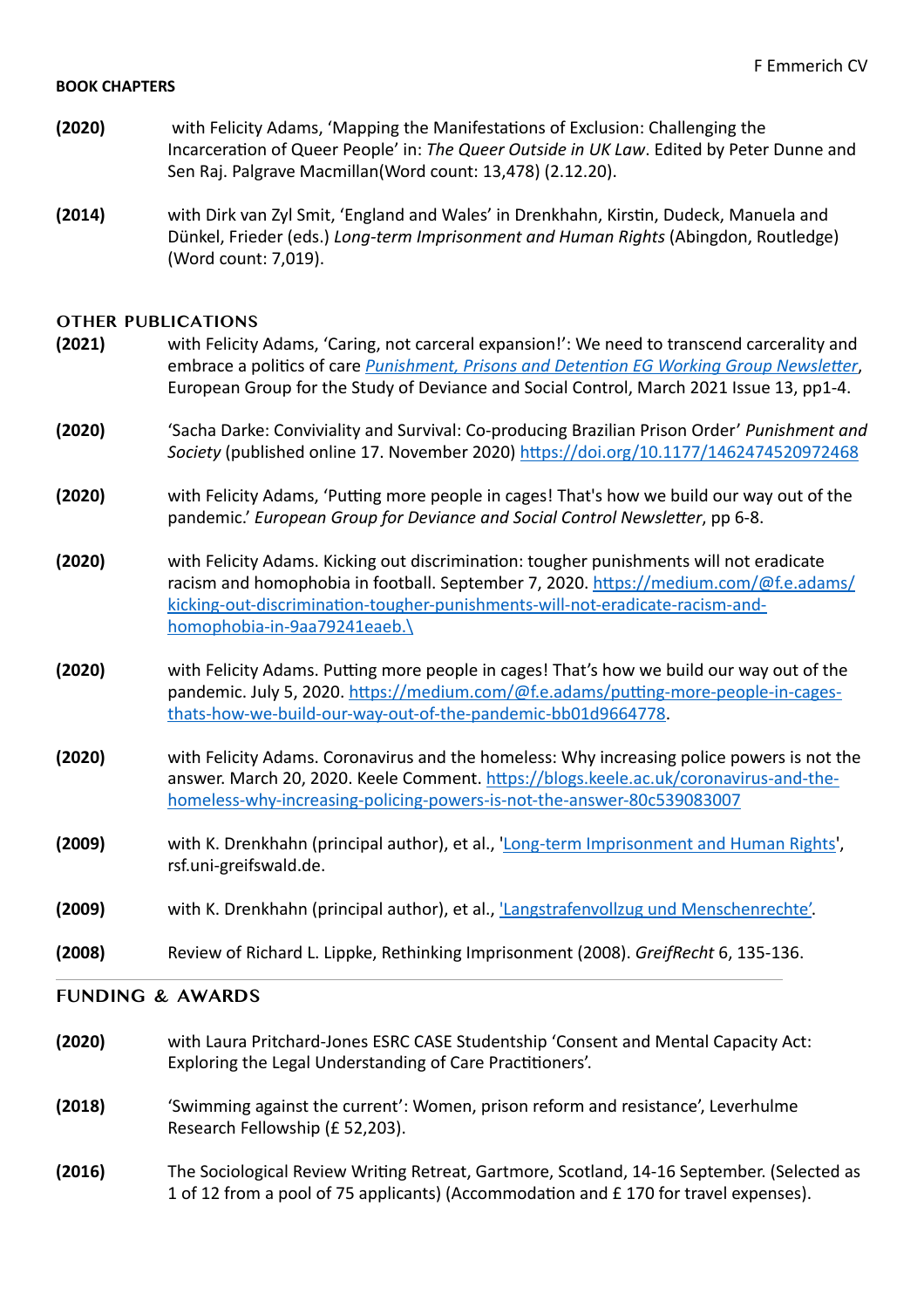| (2000) | Keele University, Criminology Department Prize for academic achievement (£ 20).                                                                                                                                                                                                                                                       |  |
|--------|---------------------------------------------------------------------------------------------------------------------------------------------------------------------------------------------------------------------------------------------------------------------------------------------------------------------------------------|--|
| (2005) | University of Nottingham, School of Law, Studentship for the MA in<br>Socio-legal and Criminological Research.                                                                                                                                                                                                                        |  |
| (2006) | ESRC +3 Studentship (Competition Award approx. £45,000).                                                                                                                                                                                                                                                                              |  |
| (2007) | University of Nottingham, Erasmus programme<br>Ernst-Moritz-Arndt-Universität Greifswald, Germany, April-September.                                                                                                                                                                                                                   |  |
| (2008) | Alfried Krupp Wissenschaftskolleg Greifswald - Full Conference Attendance Award (€ 400 for<br>travel expenses). Closing Conference for the study on 'Long-term imprisonment and the<br>issue of human rights in the member states of the European Union, Ernst-Moritz-Arndt-<br>Universität Greifswald, Germany, 26-28 February 2009. |  |
| (2009) | University of Nottingham, Graduate School Travel Prize (£400) Law and Society Annual<br>Conference 2009 in Denver, Colorado USA.                                                                                                                                                                                                      |  |
| (2013) | Keele University, Research Institute, Travel Grant (£ 371)                                                                                                                                                                                                                                                                            |  |
|        | Keele University, Research Institute, Travel Grant (£834)                                                                                                                                                                                                                                                                             |  |
| (2015) | AHRC Workshop: The Political Prison: Dissent, Incarceration, and Penal Regimes, University<br>of Dundee, 18-19 June (accommodation and £ 237.70 for travel expenses)                                                                                                                                                                  |  |

#### **PHD SUPERVISION**

| $2016 -$ | Sally Dowding "Squaring the Adoption Triangle: Reconciling the Competing Needs of<br>Sibling Children" (PT) (2nd supervisor)                                                                            |
|----------|---------------------------------------------------------------------------------------------------------------------------------------------------------------------------------------------------------|
| 2018 -   | Felicity Adams "Transcending Cisnormarive Carceral State Logic: A Queer-Abolitionist<br>Challenge to Gender Responsive Criminal Sentencing and Imprisonment in England<br>and Wales" (first supervisor) |

## **TEACHING**

#### **QUALIFICATION/ PUBLICATION**

- **(2020)** Higher Education Academy Fellowship
- **(2018) with Ash Murphy, Digital Native First Year Law Students and their Reading Skills in a Post** Reading World. The Journal of Academic Development and Education 10: 82-90.

## **UG TEACHING**

#### **Keele University**

**(2020 - )** Disability Law (Level 5) **(2020 - )** Introduction to Property Law (Level 4) **(2020)** Land 1 (Level 5) **(2020 - )** Legal Essentials (Level 4) **(2018- 2020)** Law and Emotion (Level 5) **(2014-2016)** Legal Skills (Level 4) **(2013-**) Gender, Sexuality and the Law (Level 6) **(2013)** Law in Action (Level 5) **(2011 - 2019)** Public Law 1 - Constitutional Law (Level 4)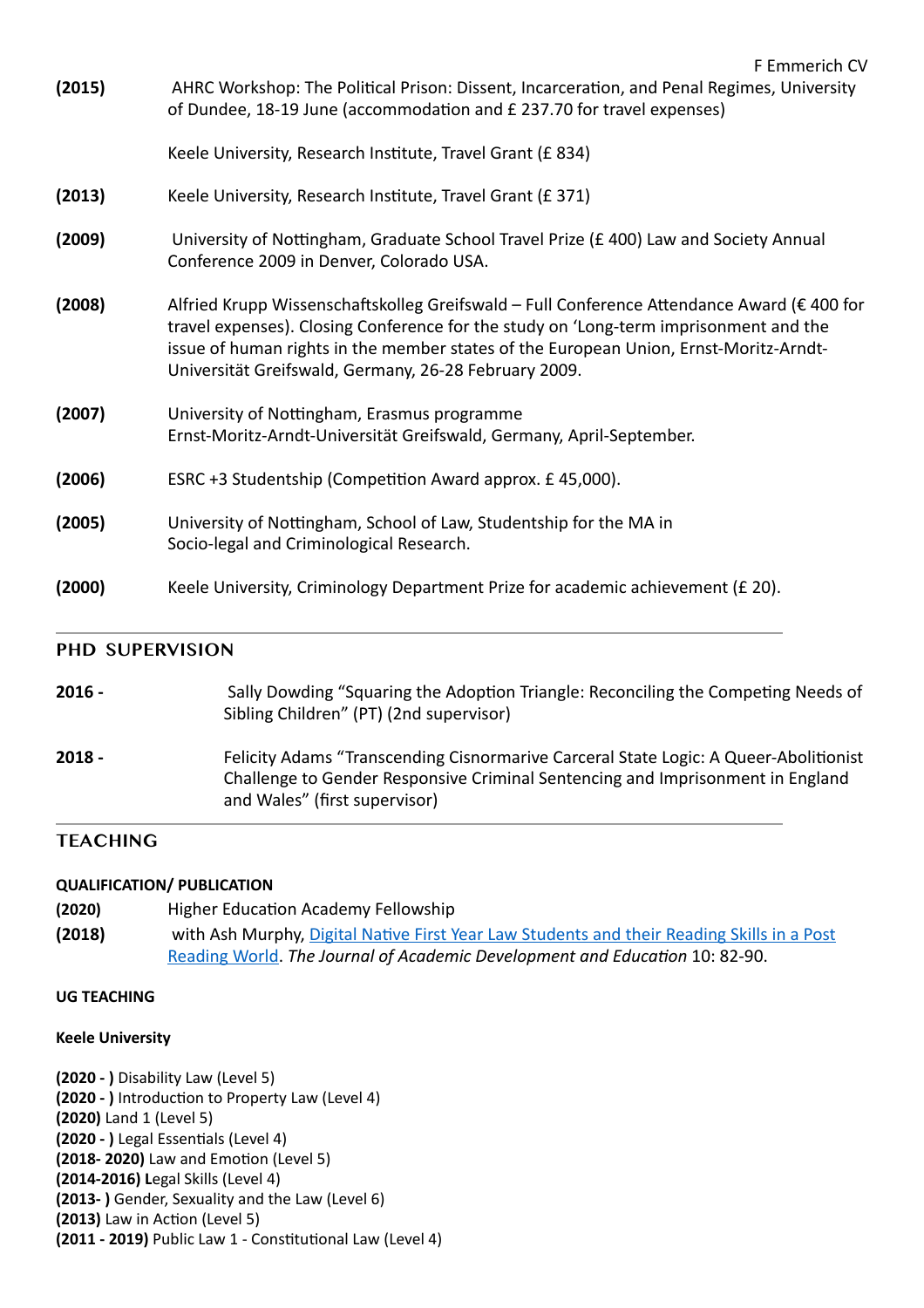**(2011- 2019)** Public Law 2 - Administrative Law (Level 4) **(2012-** ) Dissertation (Level 6)

## **University of Bristol**

Constitutional Rights and Administrative Justice (Level 4) Land Law (Level 5) The Open University Crime and Justice: Global/Local (Level 6) (Distance Learning)

#### **University of Nottingham**

Land Law (Level 5).

#### **PG TEACHING**

**(2017 -) Foundations in Law and Society Research: Theories and Concepts (Level 7)**

**(2017-)** Socio-legal studies: Applications and Themes (Level 7)

## (2014 - ) Equality, Discrimination and Minorities (Level 7)

**(2015** -) MA Medical Ethics and the Law: Force-feeding Prisoners on Hunger Strike - A Debate (Session); The governance of pregnancy and childbirth through technologies of risk (Session). **(2015-)** MA Safeguarding Adults: Law, Policy and Practice (PG): Vulnerable Prisoners.

**(2014 -)** MA Human Rights Globalization and Justice: Prisoners' Rights and Gender Identity (Session)

**(2014 -)** MA Childcare Law Policy and Practice: Gender, Parenthood and Imprisonment (Session)

**(2012-13)** Gender, Family and Work.

#### **Co-teaching Sessions UG/PG:**

Law and Justice: Prison Abolition (Level 4) Moving Beyond the Law: Transformative Justice, Joy and Activism (Level 5) Disability, Incarceration and Abolition (Level 5) Black Lives Matter and Racial Justice (Level 6) Black Lives Matter, Penal Abolition and Abolition Feminism (Level 6) Manifestations of Exclusion: Incarceration of Queer People (Level 7) Racialised Justice, Penal Abolition, and Abolition Feminism (Level 7)

## **ESTEEM & EXTERNAL RECOGNITION**

**(2019)** Visiting Researcher at the Goethe Universität Frankfurt (1.08.19-31.12.19)

**(2016)** Women political prisoners escape: an unexpected story. International Women's Day Keele. 8.3.2016

**(2019)** Catalyst Film Festival, Zine Workshop with Molly Drummond (PhD student), North Staffordshire Conference Centre, Student-led and part-funded by Keele Key Fund. 29.3.2019, not able to attend due to extended sickness absence.

#### I am a **peer-reviewer** for

- European Journal of Criminal Justice and Policy
- JADE

#### **WORKSHOPS ORGANIZED**

**(2021 - )** Organizer of Gender Sexuality and Law Cluster Series: Speaking GSL at the Kitchen Table (online, approx 4 bimes per semester).

**(2019)** Research Methods Go Pop: exploring graphic arts for research, Research Thursday, Links@Keele, 4.April (1 Day workshop).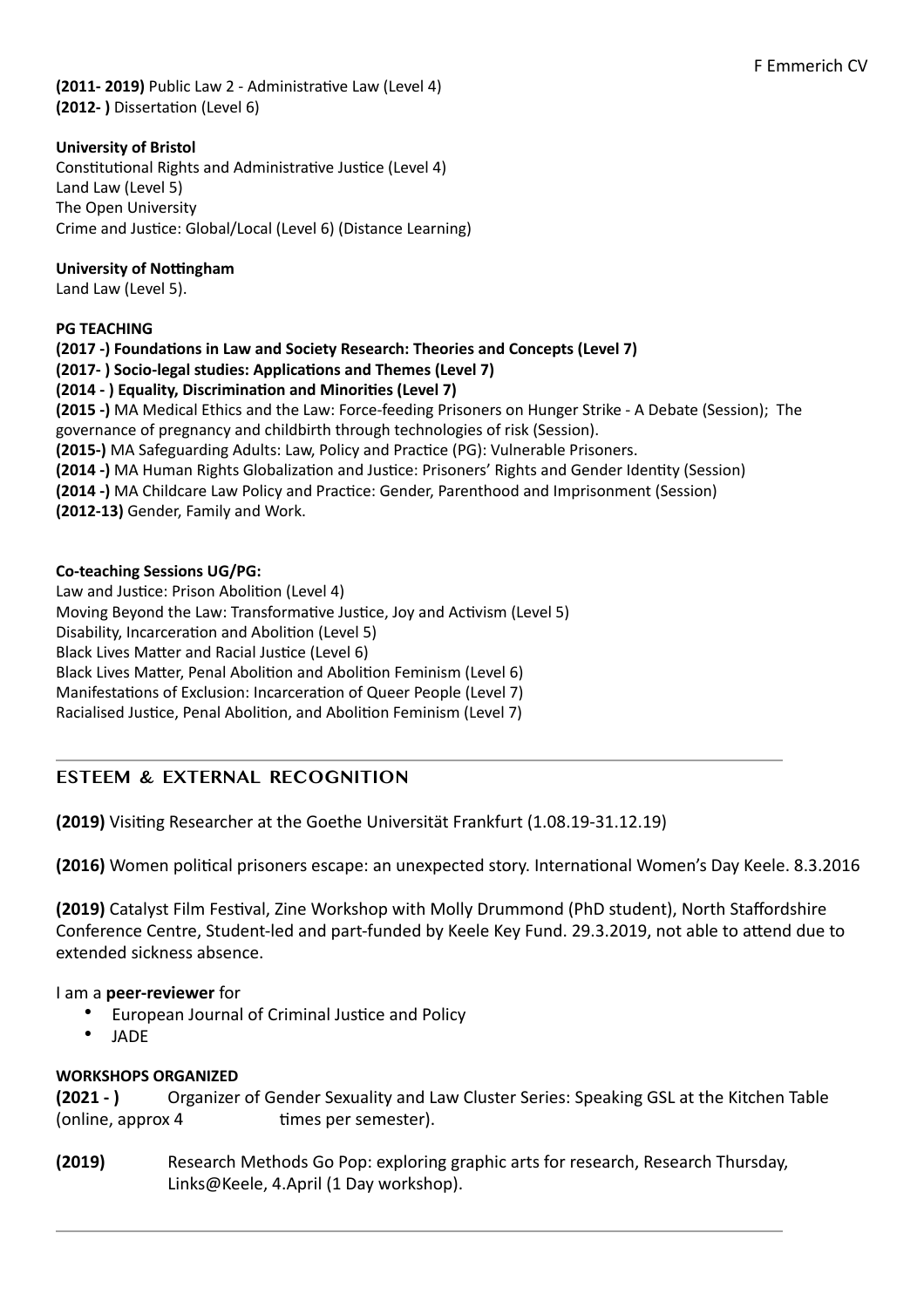## **IMPACT & PUBLIC ENGAGEMENT**

**(September 2020 - )** with Felicity Adams. Read and Resist - A collective and collaborative forum bringing together a host of community, activist, and academic voices on all things Transformative Justice. www.read[and-resist.org](http://www.read-and-resist.org) (reading-group, blog and podcast) (Co-founder and Co-editor) September 27, 2020.

#### **INTERVIEWS & PODCASTS**

**(2021)** with Felicity Adams and The Care Collective, Professor Lynne Segal, Professor Catherine Rottenberg, Professor Jo Littler, Professor Andreas Chatzidakis, Dr Jamie Hakim, Around the Kitchen Table with The Care Collective - talking about their new book The Care Manifesto published by Verso

**(2021)** With Felicity Adams and Ruth Wakefield, Around The Kitchen Table with Ruth Wakefield -Hypnotherapist talking about trauma, healing and hypnotherapy, 2 June 2021 [http://read-and-resist.org/2021/06/02/around-the-kitchen-table-with-ruth-wakefield](http://read-and-resist.org/2021/06/02/around-the-kitchen-table-with-ruth-wakefield-hypnotherapist/)[hypnotherapist/](http://read-and-resist.org/2021/06/02/around-the-kitchen-table-with-ruth-wakefield-hypnotherapist/)

**(2021)** with Felicity Adams, Jane Krishnades and Sen Raj Keele after Hours Episode 3 - A conversation in celebration of International Women's Day 2021, School of Law, Keele University 25 March 2021

**(2021)** With Flick Adams and Mario Prost Keele after Hours Episode 1 A Conversation about our coauthored chapter: Felicity Adams and Fabienne Emmerich, 'Mapping the Manifestations of Exclusion: Challenging the Incarceration of Queer People'. In Sen Raj and Peter Dunne (eds) The Queer Outside in Law, Palgrave, School of Law, Keele University 19. February 2021.

**(2020)** with Flick Adams Prison Abolition - A Kitchen Table Chat, 9. October 2020

#### **READING GROUPS/ PUBLICATION (Co-hosted with Felicity Adams)**

#### [Read & Resist!](https://read-and-resist.org/read-and-resist-2/)

| (14th October 2020)  | Joy, Care, Love and resistance: building the post-COVID recovery with all        |
|----------------------|----------------------------------------------------------------------------------|
|                      | we've got!                                                                       |
| (4th November 2020)  | "Walking While Trans": Black feminist praxis centring the marginalized           |
| (9th Deccember)      | Forgotten Voices of "Intersectionality": Remembering the life and work of        |
|                      | Claudia Jones                                                                    |
| (20th January 2021)  | Channelling the Erotic: Pleasure as the Guiding Power for 2021                   |
| (10th February 2021) | Black Lives Matter: Abolition Now!                                               |
| (17th March 2021)    | Building "Sites of Solidarity": Fighting Collectively Against the capitalist,    |
|                      | colonial, ableist hetero-patriarchy in support of International Women's Day      |
| (21st April 2021)    | Abolition as Imagination: Yielding Possibility; Crafting Future                  |
| (28th April 2021)    | Mariame Kaba, We Do This 'Til We Free Us: Abolitionist Organizing and            |
|                      | <b>Transforming Justice</b>                                                      |
| (19th May 2021)      | Dean Spade, Mutual Aid: Building Solidarity During This Crisis (and the<br>Next) |
| (23rd June 2021)     | Tuning in to Activism as Improvisation, Musicality, and Spirituality             |

**Other Reading Groups**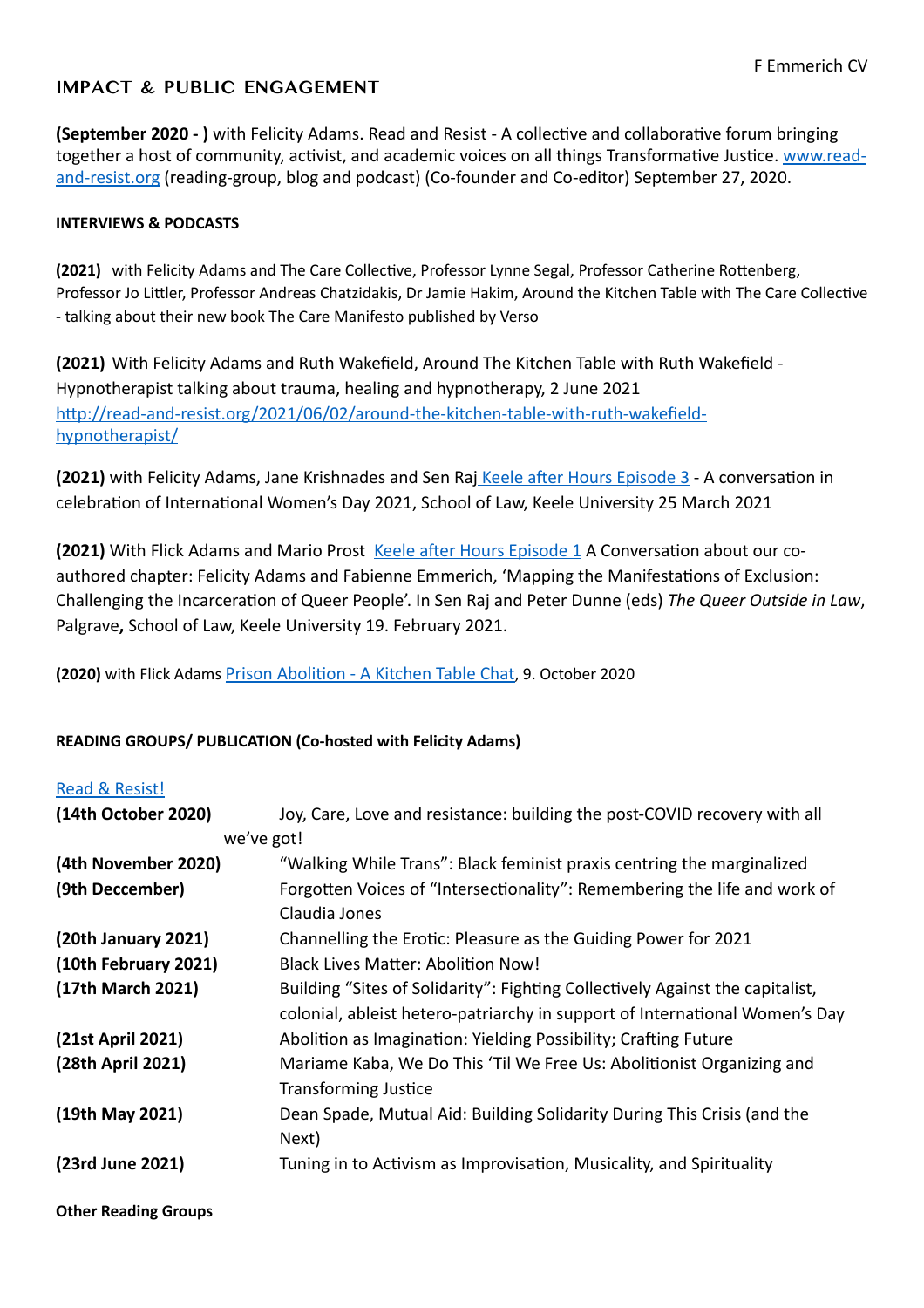**(2020) Co-facilitator with Fabienne Emmerich I organised the Stoke on** Trent section of the "Transformative Futures, Prison Abolition" Reading Group. This reading group is held nationally and directed at the public.

## **ACADEMIC LEADERSHIP**

Module Convenor: Public Law 2 (UG) (2011 - 2013, 2015 - 2019), Public Law 1 (UG)(2012), Gender, Family and the State (PG) (2012 - 2013) Socio-legal Approaches (PG) (2017 - present). School of Law Library Liaison (2011 - 2017) Client Interviewing Competition Co-ordinator (2014 - 2016) Client Interviewing and Mooting Competitions - Judging Team (2011 - 2018) PG Course Director MRes in Law (2011-2012); PG Programme Director LLM Law and Society(2015 - 2019); NWSSDTC ESRC/ AHRC Keele Pathway Lead Law (2016 - 2019); NWSSDTC (ESRC) Overall pathway lead socio-legal studies (2017 - 2019); PhD Supervisor (2016 - ); HUMSS PGR Director (July 2019) (Cover); PGR Director, School of Law (2019) (Cover) (Sept 2020-); ESRC DTP Institutional Lead (Nov 2020 - );

# **SELECTED CONFERENCES & INVITED TALKS**

- **(2021)** "Reforms, gender and struggle: Helga Einsele post-war (West) German prison governor and activist". Social Legal Studies Association Conference 2021 Online/Cardiff
- **(2021)** with Felicity Adams "Read and Resist!: Subverting the Master's Tools, Reimagining Life-Affirming Abolition Feminist Futures". Social Legal Studies Association Conference 2021 Online/Cardiff.
- **(2020)** 'In the shadow of masculinity: women and prison reform in postwar (West) Germany' Sociolegal Studies Association Annual Conference 2020 in Portsmouth 1-3 April (Conference cancelled due to Covid-19).
- **(2020)** *'Gender and prison reform in post-war (West) Germany: the work and activism of Helga Einsele* (1911-2005)' Crime, Justice and Social Harms, Howard League International Conference, 31 March  $-1$  April 2020, Keble College, Oxford (initially postponed, now cancelled due to Covid-19).
- **(2018) Caucidat** 'Rebel girls: Revolutionary Women Escape: Woman as signifier, Citationality and Feminist Parody', Poster Presentation, *The Sociological Review* Conference, Gateshead, 18.6.-21.6. 2018
- **(2018)** with Ash Murphy, Digital Native First Year Law Students and their Reading Skills in a Post Reading World. Paper presented at the Association of Law Teachers Conference at Keele University, 26 March 2018.
- **(2016)** *'"Rebel girls": prison escape, humorous defiance, and improvisation', Work in Progress,* School of Law, Keele University, 9 November 2016.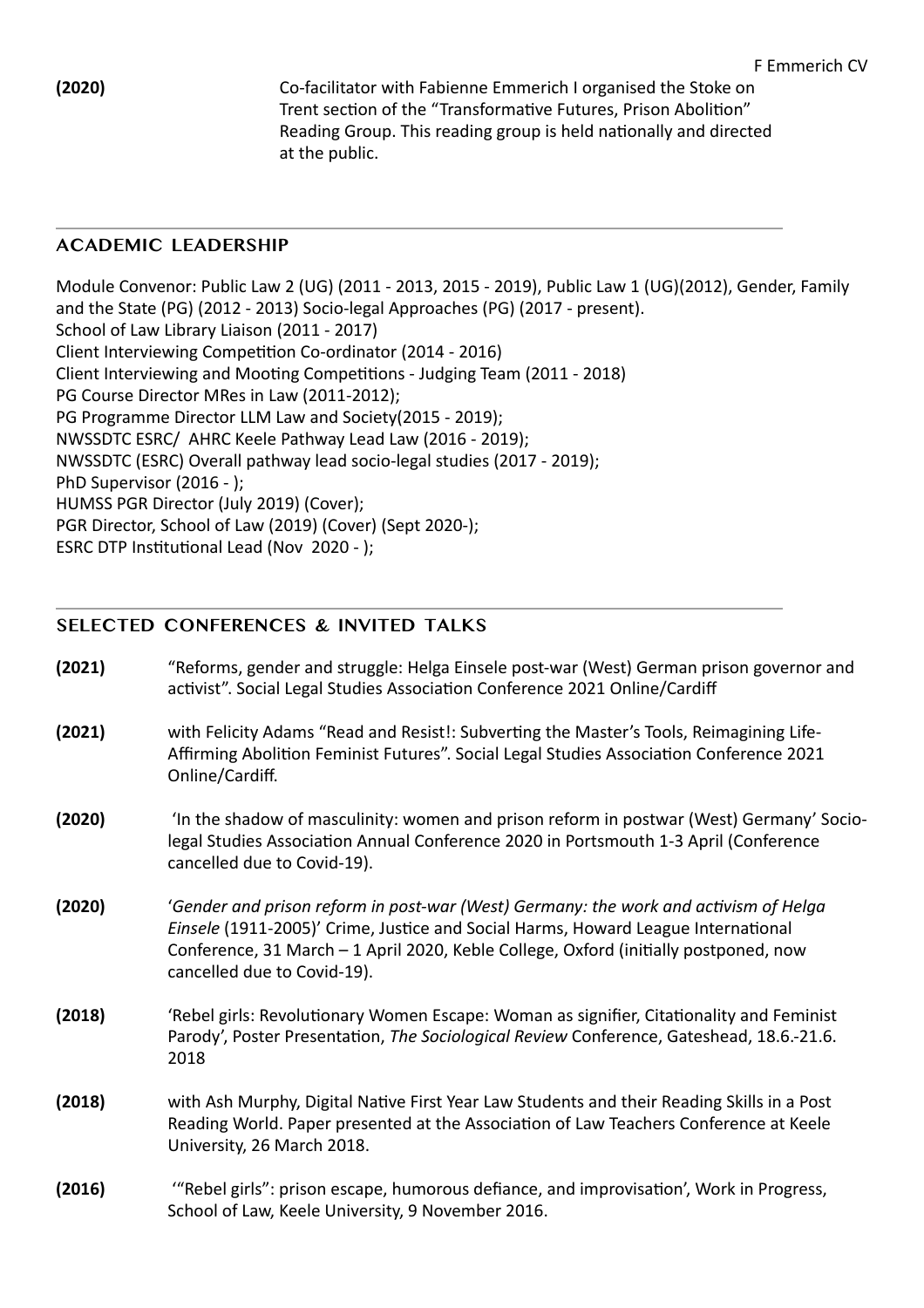- **(2016)** 'An erased escape: Women political prisoners break out of the gender order', European Group for the Study of Deviance and Social Control Annual Conference, Braga, Portugal, 1-3 September 2016 (Paper accepted) Not attended due to child care responsibilities.
- **(2016)** [invited] 'Breaking out of the gender order: Women political prisoners, escape and erasure', Gender and Violence/ Britain and Military Force Workshop, Keele University, 25 April 2016.
- **(2016)** [invited] 'Working within the legislative framework: Using the law for prisoner advocacy and human rights', Working for Justice, Department of Criminology, Keele University, 14 April 2016.
- **(2015)** 'Political Resistance in German Prisons during 1970s and 80s: Prison Life Stories of Survival, Sacrifice and the Fight for Intercommunicative Groups', Social Divisions, Surveillance and the Security State, 43rd Annual Conference of the European Group for the Study of Deviance and Social Control, University of Tartu, Tallinn, Estonia, 26-29 August. Paper accepted. (Non attendance due to childcare responsibilities. Childminder had to close for the week).
- **(2015)**  'Political Resistance in German Prisons during 1970s and 80s: Prison Life Stories of Survival, Sacrifice and the Fight for Intercommunicative Groups', AHRC Workshop: The Political Prison: Dissent, Incarceration, and Penal Regimes, University of Dundee, 18-19 June.
- **(2015)** 'Hunger Strikes in Prison: Resistance and Autonomy', Work in Progress, School of Law, Keele University, 22 April.
- **(2014)** [invited] 'Power, Care and Risk: Personal Reflections of Pregnancy and Childbirth', Putting the 'Care' back in Healthcare, Royal Institute of Philosophy Healthcare Ethics and Law Public Forum, Keele University, 27 October.
- **(2013)** Constructing the dangerous women and men prisoners of German penal governance: The Red Army Faction (Baader-Meinhof Group)', Gendered (re)constructions stream, Critical Legal Conference, Queen's University Belfast, 5 - 7 September (cancellation due to medical issue during pregnancy).
- **(2013)** Constructing the dangerous women and men prisoners of German penal governance: a different conception of the Red Army Faction (Baader-Meinhof Group) in prison', Law, Ethics and Society: Reflections, Centre for Law, Ethics and Society, Keele University, 5 June 2013.
- **(2009)** with Dirk van Zyl Smit, 'Feedback and Findings from the Study of Long-Term Imprisonment and Human Rights in Europe' Presentations at HMP Gartree, Market Harborough, Leicestershire, and HMP Whatton, Bingham, Nottinghamshire, 15 December.
- **(2009)** Sublation, the Red Army Faction and the German Prison System' Annual Meeting of the Law and Society Association in Denver, Colorado 28-31 May.
- **(2007)**  'Hunger Strikes in Prison: Resistance and Autonomy' International Conference on Law and Society in the 21<sup>st</sup> Century: Transformations, Resistances, Futures; Humboldt-Universität zu Berlin, 25-28 July.
- **(2007)** 'Die Haftbedingungen von Terroristen: Die Rote Armee Fraktion in der BRD 1970 200...' Presentation at the Blockseminar Hiddensee, organized by the Chair in Criminology at the Ernst-Moritz-Arndt-Universität Greifswald, Germany, 31 May  $-$  3 June.